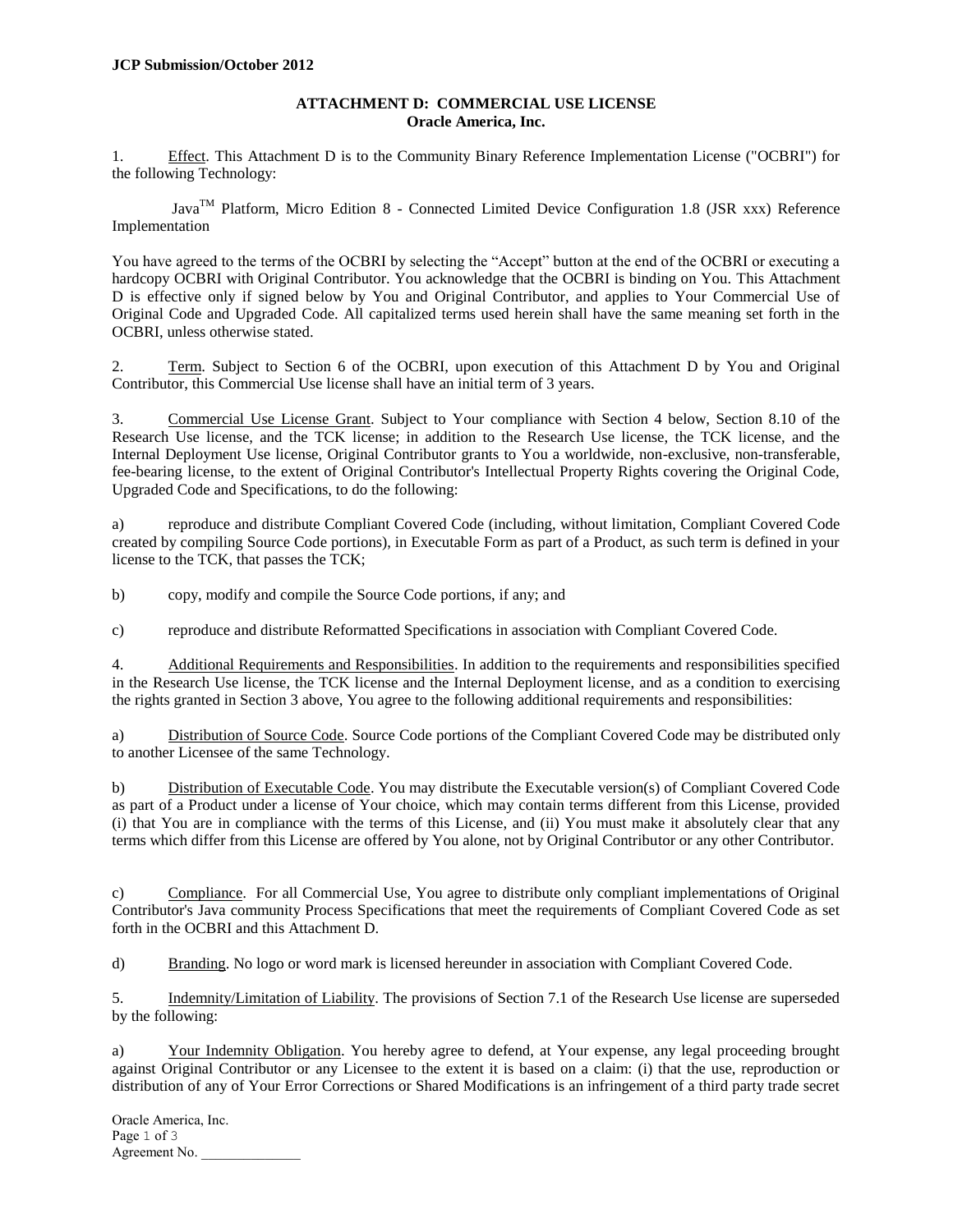## **JCP Submission/October 2012**

or a copyright in a country that is a signatory to the Berne Convention; (ii) arising in connection with any representation, warranty, support, indemnity, liability or other license terms You may offer in connection with any Covered Code; or (iii) arising from Your Commercial Use of Covered Code, other than a claim covered by Section 5.b) below, or a patent claim based solely on Covered Code not provided by You. You will pay all damages, costs and fees awarded by a court of competent jurisdiction, or such settlement amount negotiated by You, attributable to such claim.

b) Original Contributor's Indemnity Obligation. Original Contributor will defend, at its expense, any legal proceeding brought against You, to the extent it is based on a claim that Your authorized Commercial Use of Original Code and Upgraded Code is an infringement of a third party trade secret or a copyright in a country that is a signatory to the Berne Convention, and will pay all damages, costs and fees awarded by a court of competent jurisdiction, or such settlement amount negotiated by Original Contributor, attributable to such claim. The foregoing shall not apply to any claims of intellectual property infringement based upon the combination of code or documentation supplied by Original Contributor with code, technology or documentation from other sources.

c) Right of Intervention. Original Contributor will have the right, but not the obligation, to defend You, at Original Contributor's expense, in connection with a claim that Your Commercial Use of Original Code and Upgraded Code is an infringement of a third party patent and will, if Original Contributor chooses to defend You, pay all damages, costs and fees awarded by a court of competent jurisdiction, or such settlement amount negotiated by Original Contributor, attributable to such claim.

d) Prerequisites. Under Sections 5.b) and c) above, You must, and under Section 5.a) above, Original Contributor or any Licensee must: (i) provide notice of the claim promptly to the party providing an indemnity; (ii) give the indemnifying party sole control of the defense and settlement of the claim; (iii) provide the indemnifying party, at indemnifying party's expense, all available information, assistance and authority to defend; and (iv) not have compromised or settled such claim or proceeding without the indemnifying party's prior written consent.

e) Additional Remedies. Should any Original Code, Upgraded Code, TCK, Specifications, or Modifications become, or in the indemnifying party's opinion be likely to become, the subject of a claim of infringement for which indemnity is provided above, the indemnifying party may, at its sole option, attempt to procure on reasonable terms the rights necessary for the indemnified party to exercise its license rights under this License with respect to the infringing items, or to modify the infringing items so that they are no longer infringing without substantially impairing their function or performance. If the indemnifying party is unable to do the foregoing after reasonable efforts, then the indemnifying party may send a notice of such inability to the indemnified party together with a refund of any license fees received by the indemnifying party from the indemnified party for the infringing items applicable to the indemnified party's future use or distribution of such infringing items, in which case the indemnifying party will not be liable for any damages resulting from infringing activity with respect to the infringing items occurring after such notice and refund.

6. Support Programs. Technical support is not provided to You by Original Contributor under this License. You are responsible for providing technical and maintenance support services to Your customers for Your products and services.

## 7. Fees, Royalties and Payments.

a) Annual Fee. \$250,000 per year for access to and distribution of the Reference Implementation of the Technology, which can be obtained only if you have also ordered, or order concurrently, Part No. (to license the Java<sup>TM</sup> Platform, Micro Edition 8 - Connected Limited Device Configuration 1.8 TCK).

Technology Covered:

b) Taxes. All payments required by this License shall be made in United States dollars, are exclusive of taxes, and You agree to bear and be responsible for the payment of all such taxes, including, but not limited to, all sales, use, rental receipt, personal property or other taxes and their equivalents which may be levied or assessed in connection with this License (excluding only taxes based on Original Contributor's net income). To the extent You are required to withhold taxes based upon Original Contributor's income in any country, You agree to provide

Oracle America, Inc. Page 2 of 3 Agreement No.